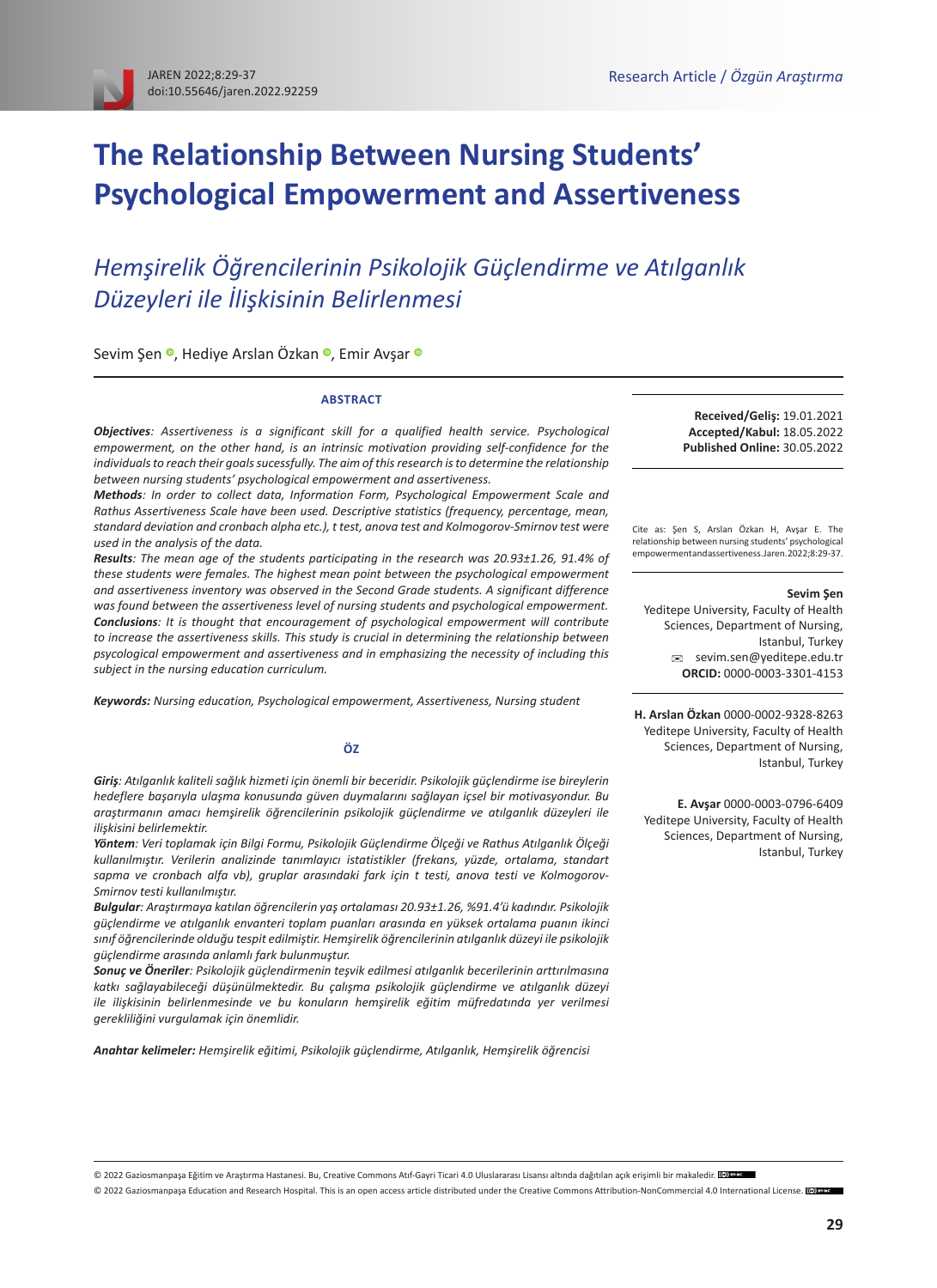

# **INTRODUCTION**

Health professionals are required to renovate and exceed themselves steadily, and act in a way that will increase service quality and efficiency because of the global changes and developments, innovations emerging in treatment methods, and the patients' rising and changing expectations<sup>(1)</sup>. So, psychological empowerment is necessary for the nurses in order to be able to manage the complex medium of the health systems (2). Psychological empowerment is defined as intrinsic task motivation reflecting a sense of self-control in relation to one's work and an active involvement with one's work role. It is composed of four cognitions: meaning, competence, selfdetermination/autonomy and impact  $(3)$ . Meaning refers to one's giving importance intrinsically to the task given, apart from this, it is the alignment between one's work role and one's own beliefs, values and standards. Competence or self-esteem refers to one's feeling oneself competent on work and believing in his performance capabilities. Autonomy/selfdetermination is an individual's sense of autonomy or control concerning the initiation or regulation of one's actions. Impact expresses the degree of one's being able to make differences forming the required influences during one's working process  $(2-4)$ .

Assertiveness is defined as the ability to express oneself (5). Namely, it is defined as a means of indirect communication that one is respectful, open and honest to the rights of others as well as his own  $(6)$ . To possess the ability of assertiveness is very crucial for effective using of the knowledge and skills obtained, reduce the stress level of others and provide a qualified health care service. Apart from this, it is one of the skills that play a role in times of preventing unexpected events/cases in health services and in the management of patient treatment. The related studies have been emphasizing the significance of assertiveness skills for nurses  $(7,8)$ . Nursing is an extremely expertised profession and to be able to perform a qualified nursing care, nurses are required to improve their skills via training throughout their lives. For the student nurses, it is difficult to constitute a point of view towards their profession and gain a job satisfaction (9). In this context, the aim of nursing education is to raise individuals' sensitivity to any kind of development and change affecting the health

of an individual, a family, a group and community and to reflect the needy ones his service and care,to determine the requirements of nursing care in all mediums and have sound and effective interaction and communication with the other members of health team (10). For this reason, assertiveness is one of the significant skills which plays an important role to promote effective communication, to increase job satisfaction, to prevent fatigueness, to resolve the conflicts in workplace, to decrease stress and to increase the quality of patient care and treatment (11). One of the factors playing an important role to increase the skills of assertiveness is psychological empowerment. So, psychological empowerment and assertiveness levels in nursing students will increase their performance in their future profession. In this context, empowerment and assertiveness skills of nursing students discussed separately (6,8,12-14), but the number of studies examining the relationship between the two concepts was found to be limited  $(4, 11)$ 

The aim of this research is to determine the relationship between psychological empowerment and assertiveness in nursing students.

Research Questions;

1. What are the psychological empowerment and assertiveness levels of nursing students?

2. What are the psychological empowerment and assertiveness levels of nursing students according to their sociodemographic characteristics?

3. Is there a significant difference between the psychological empowerment and assertiveness levels of nursing students?

# **METHODS**

### **Study Design**

Research was conducted as a descriptive crosssectional study.

## **Study Setting**

This study was conducted in the Nursing Department of Faculty of Health Sciences in a Foundation University in Istanbul.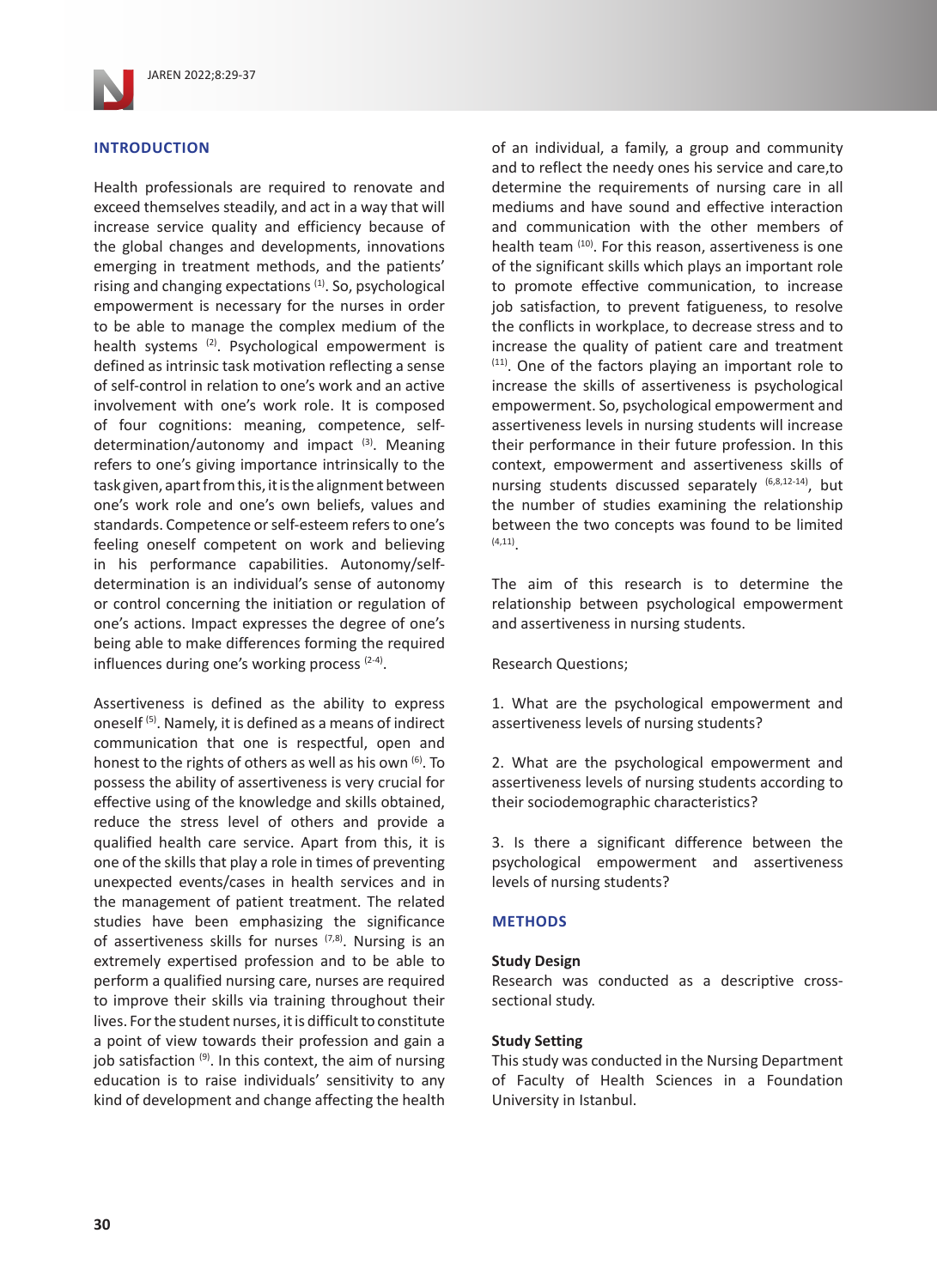#### **Sample**

The sampling of the research includes 240 students attending the Nursing Department in 2019-2020 Academic Year. All the data were filled by First, Second, Third and Fourth Grade students. 53 students were excluded from the research due to their not completing the research fully, so this research was realized with 187 students (Table 1).

#### **Instrument**

Data were collected using Information Form, Psychological Empowerment Scale and Rathus Assertiveness Inventory.

**Information Form:** This form was prepared and designed by the researchers in line with the literature, includes eight questions to find out the basic demographic characteristics (age, gender, school etc.) of the students (1,3,4,6,11).

**Spreitzer's Psychological Empowerment Scale:**  Psychological Empowerment Scale (PEI) has been developed by Spreitzer (1995). Its Turkish validation and reliability studies were made by Sürgevil, Tolay and Topayan (2013). Scale, in total, was 12 articles and included 4 sub-dimensions as meaningfulness 3 articles (1-3 art.), competence 3 articles (4-6 art.), autonomy 3 articles (7-9 art.) and impact 3 articles (1012 art.) Scale was designed as Likert Scale of 5 points and the answer choices changed between "definitely agree"  $(5)$ , "definitely disagree"  $(1)$ . High points define high psychological empowerment perception. Internal reliability values of the factor dimensions in all structures of the Scale Cronbach alpha value was above 0.70, so the scale was accepted to be reliable (15). In this study, the Cronbach alpha value of the scale was found 0.81.

**Rathus Assertiveness Scale:** Rathus Assertiveness Scale was developed by Rathus in 1973. The Turkish Validation reliability studies was made by Voltan (1980). The inventory of the Scale is composed of 30 articles and is used, listed from -3 to +3, in 6 forms as Likert. The points to be taken is between -90 and +90 defines the highest degree of shyness, +90 defines the highest degree of assertiveness. Voltan found the alpha coherence coefficiency as r=0,70 and testrepetition reliability as  $r=0.92$  (16). Points +10 and above show assertiveness. The Cronbach alpha value of this scale in this study was found as 0,87.

### **Data Analysis**

Data were analyzed using SPSS 25.0 (SPSS Inc.) package program. In the demographic characteristics of the participants and in the analysis of the points obtained from the scales, descriptive statistics (frequency, percent, mean, standard deviation and cronbach alpha etc), for the difference between the groups, t test, anova test and Kolmogorov-Smirnov test were used. The p value, being 0.05,was accepted statistically meaningful (17).

#### **Data Collection**

After the verbal and written explanations of the researchers about the research, the scales and information forms were handed out to the volunteering First, Second, Third and Fourth Grades Nursing students. Volunteer students were informed verbally and written about the aim, target, research team, methodology and data saving. No name or descriptive data was demanded from the students. The participants were also informed that the data would be used only for scientific purposes. Nothing extra was performed during the study period. The handing over and completion of the survey lasted about 20 minutes.

#### **Limitations**

This study is limited with the students attending the Nursing Department of Faculty of Health Sciences in a Foundation University in Istanbul in the 2019-2020 Academic Term. Since the sampling of the study is conducted in a relatively small and limited with only one school, the results cannot be generalized for all the nursing students.

#### **Ethical Permissions**

Ethics committee permission from the Clinical Research Ethics Committee (Decision No: 1223), institutional permission and "Informed Consent Form" was obtained from the participants participating in the study.

#### **RESULTS**

The mean age of the students joining to the research was 20.93±1.26, minimum age 18, maximum age 25. 91.4% of the students were females, 8.6% of them were males. 28.3% of the students were in the First Grade, 28.9% in the Second Grade, 24.1% in the Third Grade and 18.7% in the Fourth Grade, 68.4%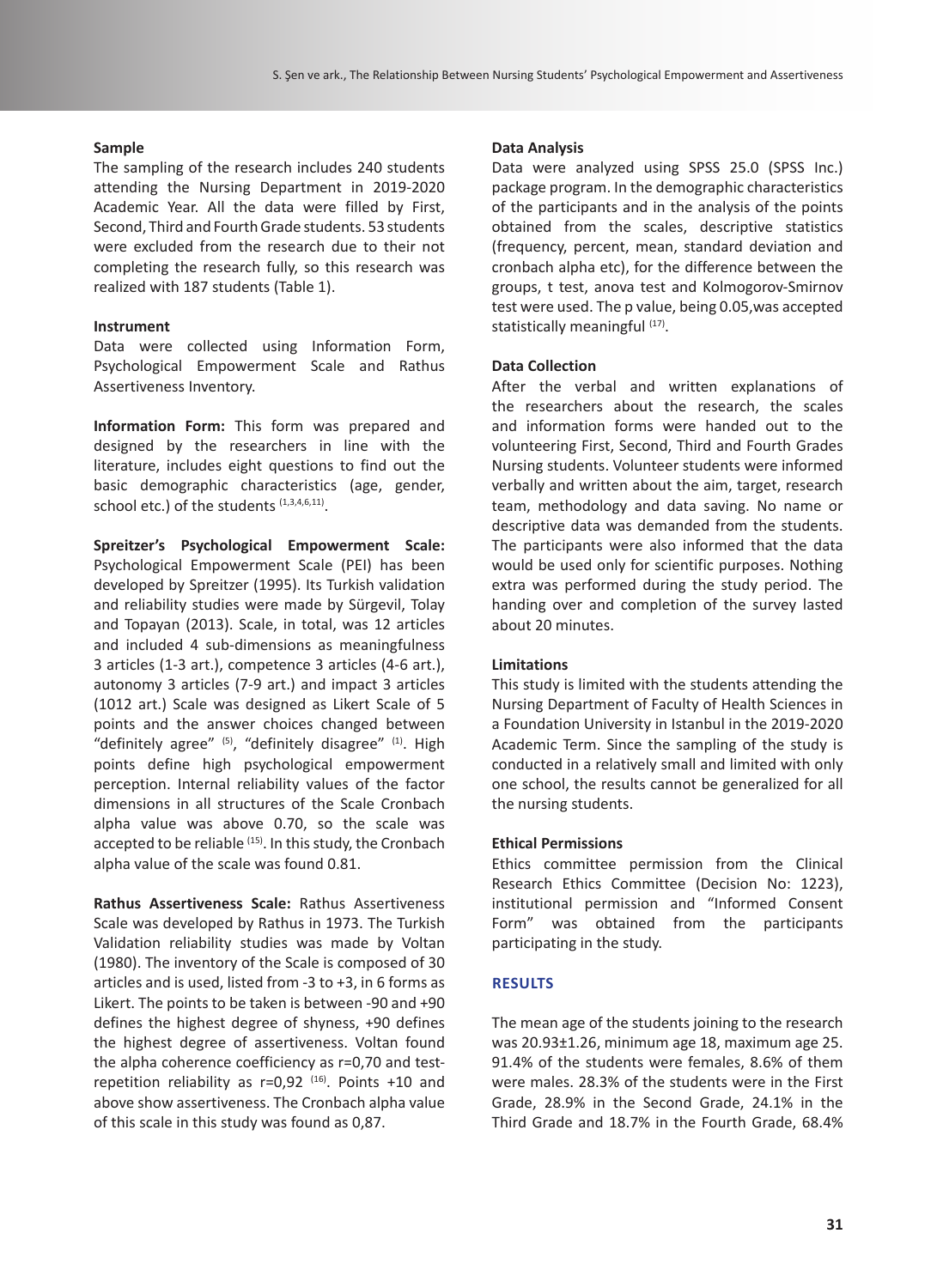

The total mean score of psychological empowerment of the nursing students participating in the study was 46.32±8.51, sub-dimensions were meaning 12.35±2.23, competence 11.11±2.54, selfdetermination 11.55±2.37, and impact 11.29±2.41 respectively. No significant difference was found between the sociodemographic characteristics of the students and psychological empowerment (Table 2).

#### **Table 1. Participant characteristics (N: 187)**

|                                    | N          | %    |
|------------------------------------|------------|------|
| Sex                                |            |      |
| Male                               | 16         | 8.6  |
| Female                             | 171        | 91.4 |
| Age                                | 20.93±1.26 |      |
| Academic years                     |            |      |
| First year                         | 53         | 28.3 |
| Second year                        | 54         | 28.9 |
| Third year                         | 45         | 24.1 |
| Fourth year                        | 35         | 18.7 |
| High School                        |            |      |
| <b>Medical Vocational</b>          | 19         | 10.2 |
| Anatolian                          | 128        | 68.4 |
| Science                            | 5          | 2.7  |
| Other                              | 35         | 18.7 |
| Living place                       |            |      |
| City                               | 160        | 85.6 |
| Town                               | 27         | 14.4 |
| University education accommodation |            |      |
| With the family                    | 129        | 69   |
| With roommate                      | 23         | 12.3 |
| <b>Student hostel</b>              | 14         | 7.5  |
| Alone at home                      | 14         | 7.5  |
| Other                              | 7          | 3.7  |

It was determined that total points of psychological empowerment and its sub-dimensions, as of meaning, competence and impact were the highest in the Second Grade students. Self-determination sub-dimension was the highest in the First Grade Students. It was observed that Fourth Grade students had the lowest mean point between the psychological empowerment total point and its sub-dimensions. The mean points of the psychological empowerment sub-dimensions of the First Grade students were as follows: 12.36±2.24 for meaning, 11.26±2.54 for competence, 11.77±2.37 for self-determination and 11.47± 2.42 for impact. The same points for the Second Grade students were found as 12.72±2.28 for meaning, 11.46±2.70 for competence, 11.57±2.70 for self-determination and 11.54±2.52 for impact. The same mean points for the Fourth Grade students were found as 11.80±2.47 for meaning, 10.66±2.35 for competence, 11.06±2.03 for self-determination and 10.66±2.33 for impact (Table 3).

It was determined that the total mean score of the assertiveness inventory of the nursing students was 5.81±21.89. A significant difference was found between the total mean scores of the assertiveness inventory of men compared to women (t=2.157; p<.05) (Table 2).

Second Grade Students were found to have the highest mean points between the assertiveness inventory total points. Assertiveness inventory mean points of the participants, according to Academic Years, were observed as 5.83±21.22 for First Grades, 10.04±27.89 for Second Grades, 3.18±18.78 for Third Grades and -3.11±12.27 for Fourth Grades (Table 3). Only the %36.37 of the participants were seen to have assertiveness. When Academic Years are considered %30.19 of the First Grades, %48.15 of the Second Grades, %46.67 of the Third Grades and %14.28 of the Fourth Grades were observed to have assertiveness (Table 4).

A significant difference was found between the total points of assertiveness and psychological empowerment and their sub-dimensions of meaning, competence, autonomy and impact points of the nursing students' participating this study (Table 5).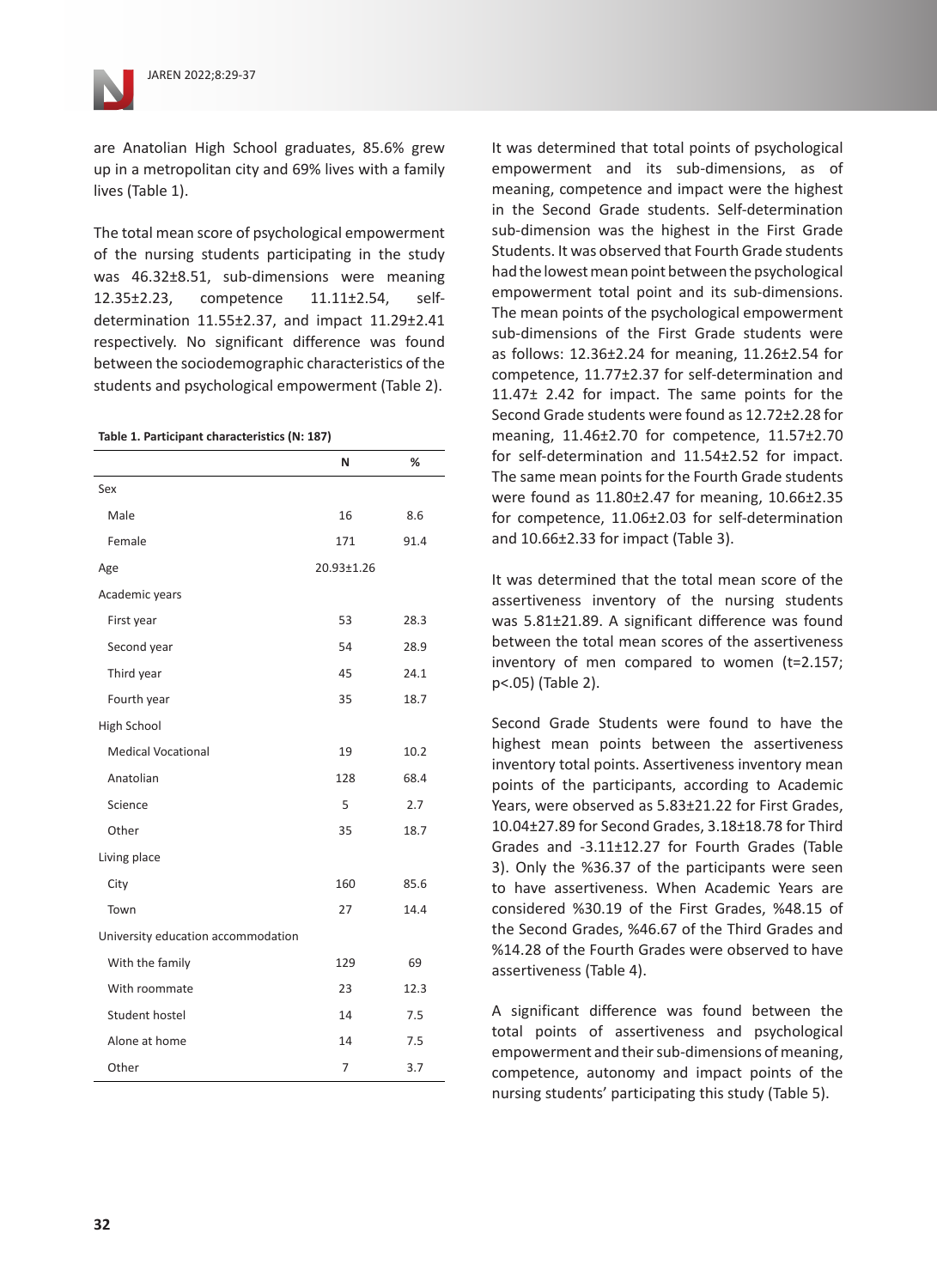| Participant<br>characteristics     | <b>Meaning</b> | Competence       | Self-determination | Impact          | <b>Total score of</b><br>psychological<br>empowerment | <b>Total score of</b><br>assertiveness |
|------------------------------------|----------------|------------------|--------------------|-----------------|-------------------------------------------------------|----------------------------------------|
|                                    | Mean ± SD      | Mean ± SD        | Mean ± SD          | Mean $±$ SD     | Mean ± SD                                             | Mean ± SD                              |
| Total score of<br>Nursing students | 12.35±2.23     | $11.11 \pm 2.54$ | 11.55±2.37         | 11.29±2.41      | 46.32±8.51                                            | 5.81±21.89                             |
| Sex                                |                |                  |                    |                 |                                                       |                                        |
| Male                               | 12.18±2.85     | 11.37±2.30       | 11.62±2.72         | 11.25±2.74      | 46.43±9.83                                            | 17.00±24.21                            |
| Female                             | 12.37±2.18     | 11.08±2.57       | 11.54±2.34         | 11.30±2.39      | 46.31±8.41                                            | 4.77±21.44                             |
| $t^*$                              | .318           | .431             | .121               | .085            | .055                                                  | 2.157                                  |
| р                                  | .751           | .667             | .904               | .932            | .957                                                  | .032                                   |
| High School                        |                |                  |                    |                 |                                                       |                                        |
| Medical                            | 12.52±2.14     | 11.57±2.691      | 12.00±2.42         | 11.84±2.83      | 47.94±9.02                                            | $8.31 \pm 22.18$                       |
| Anatolian                          | 12.38±2.30     | 11.07±2.60       | 11.50±2.43         | 11.20±2.42      | 46.16±8.70                                            | $4.71 \pm 23.62$                       |
| Science                            | 13.00±1.58     | 11.60±1.94       | 11.80±1.92         | 11.40±2.19      | 47.80±7.25                                            | $-1.80 \pm 15.12$                      |
| Other                              | 12.08±2.18     | $10.91 \pm 2.36$ | 11.48±2.22         | 11.34±2.23      | 45.82±7.85                                            | 9.57±14.79                             |
| $F$ **                             | .347           | .349             | .270               | .390            | .331                                                  | .731                                   |
| p                                  | .792.          | .792             | .847               | .760            | .803                                                  | .535                                   |
| Living place                       |                |                  |                    |                 |                                                       |                                        |
| City                               | 12.49±2.14     | 11.30±2.41       | 11.65±2.30         | 11.42±2.32      | 46.88±8.07                                            | 5.98±22.19                             |
| Town                               | 11.55±2.63     | 9.96±3.01        | 10.96±2.72         | 10.55±2.81      | 43.03±10.32                                           | 4.85±20.30                             |
| t                                  | 2.030          | 2.575            | 1.405              | 1.739           | 2.192                                                 | .247                                   |
| p                                  | .044           | .011             | .161               | .084            | .030                                                  | .805                                   |
| Accommodation                      |                |                  |                    |                 |                                                       |                                        |
| Student hostel                     | 10.85±3.46     | 10.57±3.08       | $10.42 \pm 2.97$   | $9.85 \pm 3.05$ | 41.71±11.93                                           | 11.35±24.88                            |
| Family                             | 12.42±2.06     | 11.19±2.31       | 11.58±2.27         | 11.38±2.35      | 46.59±7.89                                            | $6.35 \pm 21.36$                       |
| Alone at home                      | 12.64±2.27     | 10.28±3.09       | 11.28±2.64         | 11.00±2.41      | 45.21±8.90                                            | 10.78±28.24                            |
| Roommate                           | 12.47±2.33     | 10.82±3.06       | 11.65±2.36         | 11.34±2.28      | 46.30±9.11                                            | 1.39±14.66                             |
| Other                              | 13.14±1.21     | 13.28±1.60       | 13.42±1.39         | 13.00±1.41      | 52.85±5.36                                            | $-10.57 \pm 27.19$                     |
| F                                  | 1.928          | 1.948            | 1.984              | 2.275           | 2.205                                                 | 1.662                                  |
| р                                  | .108           | .104             | .099               | .063            | .070                                                  | .161                                   |

**Table 2. Psychological empowerment and assertiveness levels of nursing students according to their sociodemographic characteristics (N: 187)**

*\* Independent t test*

*\*\* Anova test*

#### **Table 3. Psychological empowerment of nursing students' by academic years (N: 187)**

| Psychological<br>empowerment                   | First year       | Second year      | Third year       | Fourth year      | $F**$ |
|------------------------------------------------|------------------|------------------|------------------|------------------|-------|
|                                                | Mean $±$ SD*     | Mean ± SD        | Mean ± SD        | Mean $±$ SD      | p     |
| Meaning                                        | $12.36 \pm 2.24$ | $12.72 \pm 2.28$ | 12.36±2.09       | $11.80 \pm 2.47$ | 1.204 |
|                                                |                  |                  |                  |                  | .310  |
| Competence                                     | 11.26±2.54       | 11.46±2.70       | 10.87±2.66       | $10.66 \pm 2.35$ | .916  |
|                                                |                  |                  |                  |                  | .434  |
| Self-determination                             | $11.77 \pm 2.37$ | $11.57 + 2.70$   | $11.67 \pm 2.23$ | 11.06±2.03       | .695  |
|                                                |                  |                  |                  |                  | .556  |
| Impact                                         | $11.47 \pm 2.42$ | $11.54 \pm 2.52$ | $11.31 \pm 2.35$ | $10.66 \pm 2.33$ | 1.091 |
|                                                |                  |                  |                  |                  | .354  |
| Total score of<br>psychological<br>empowerment | 46.87±8.51       | 47.30±9.05       | 46.20±8.36       | 44.17±8.18       | 1.057 |
|                                                |                  |                  |                  |                  | .369  |

*\*Standard deviation*

*\*\*Anova test*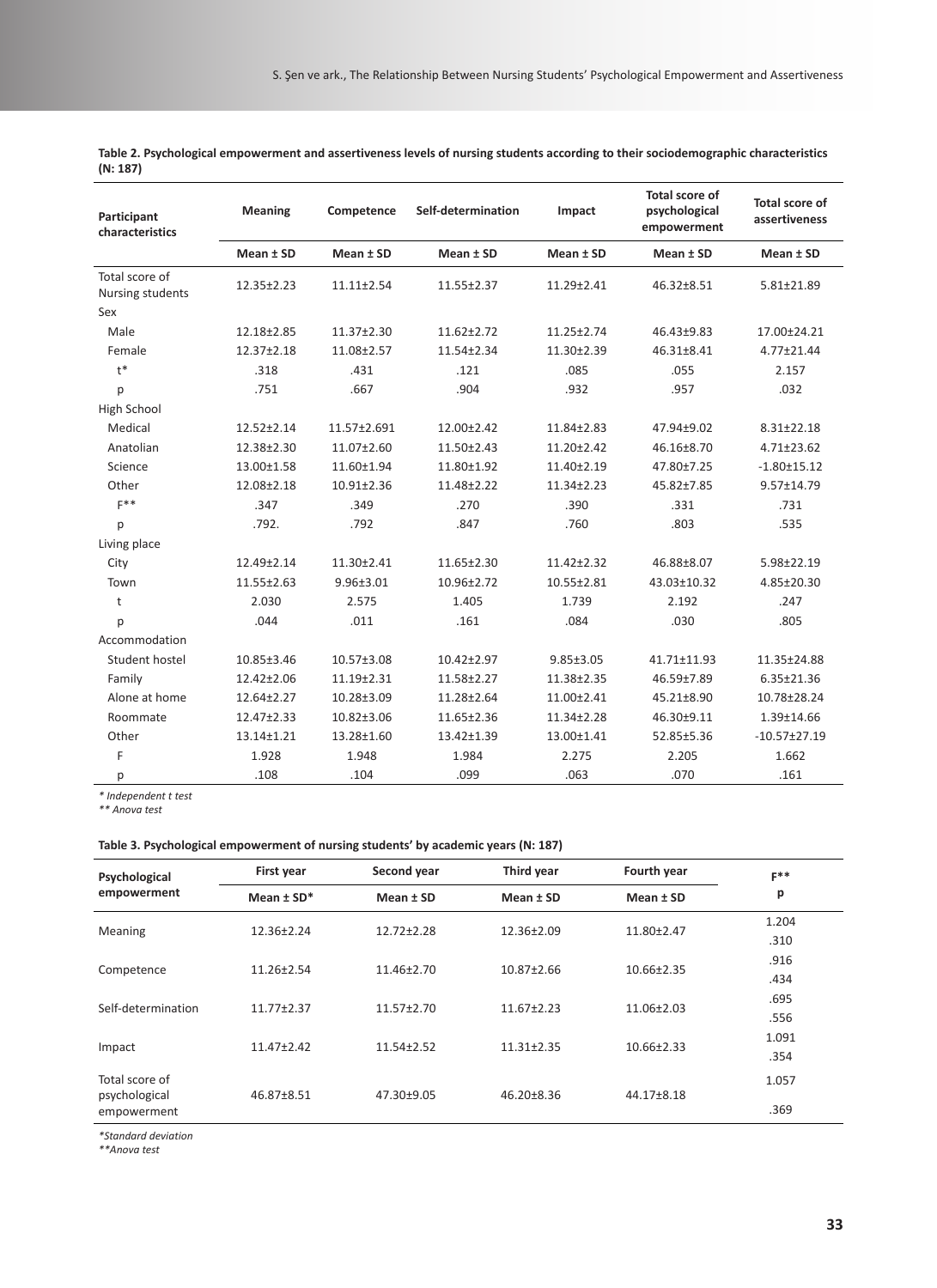| <b>Assertiveness</b>            | First year     |                  | Second year |             |    | Third year     |    | Fourth year       | $F**$<br>р                 | <b>Difference</b> |
|---------------------------------|----------------|------------------|-------------|-------------|----|----------------|----|-------------------|----------------------------|-------------------|
|                                 | Mean $\pm$ SD* |                  | Mean ± SD   |             |    | Mean ± SD      |    | Mean ± SD         |                            |                   |
| Total score of<br>assertiveness |                | $5.83 \pm 21.22$ |             | 10.04±27.89 |    | $3.18 + 18.78$ |    | $-3.11 \pm 12.27$ | $F = 0.722$<br>$P = 0.933$ | No difference     |
|                                 | N              | %                | N           | %           | N  | %              | N  | %                 | Total<br>N                 | Total<br>%        |
| Assertive                       | 16             | 30.19            | 26          | 48.15       | 21 | 46.67          | 5  | 14.28             | 68                         | 36.37             |
| Non assertive                   | 37             | 69.81            | 28          | 51.85       | 24 | 53.33          | 30 | 85.72             | 119                        | 63.63             |

#### **Table 4. Assertiveness of nursing students' by academic years (N: 187)**

*\*Standard deviation*

*\*\*Anova test*

|  | Table 5. Relationship between nursing students' psychological empowerment and assertiveness (N: 187) |  |
|--|------------------------------------------------------------------------------------------------------|--|
|--|------------------------------------------------------------------------------------------------------|--|

|                                          | <b>Assertive</b> | Non assertive    |        | р       |
|------------------------------------------|------------------|------------------|--------|---------|
| Meaning                                  | $12.65 \pm 2.19$ | $10.92 \pm 2.24$ | 2.162  | $.031*$ |
| Competence                               | $11.82 \pm 2.61$ | $11.01 \pm 2.19$ | 3.285  | $.001*$ |
| Self-determination                       | $11.93 \pm 2.16$ | $10.91 \pm 2.56$ | 3.514  | $.000*$ |
| Impact                                   | $11.55 \pm 2.27$ | $10.92 \pm 2.57$ | 3.379  | $.000*$ |
| Total score of psychological empowerment | 52.85±2.82       | 44.85±8.91       | 22.985 | $.000*$ |

*\*p < 0,05*

### **DISCUSSION**

This study was carried out with the aim of determining the relationship between the psychological empowerment and assertiveness of the nursing students. In this context, psychological empowerment and assertiveness levels of nursing students were examined. Majority of the students receiving the research were Anatolian High School graduates and females aged between 18-25 (Table 1).

Psychological empowerment is an emotional state of individuals supplying them with feeling confidence to reach their goals successfully. There are four dimensions of such an empowerment: meaning, competence, self-determination and impact. These four basic units enhance the individuals to adjust to their work, reflect their values/norm, beliefs and attitudes, meet the business demands and influence the crucial decisions in the workplace. Apart from these, empowerment creates a flexible working medium to reach the targets in business. Studies have shown a negative relationship between psychological empowerment and emotional fatigue (18,19). A lot of studies have shown the influence of the

nurses' access to knowledge, support, opportunity, sources and formal and informal powers on their psychological states (19,20). Psychological empowerment supplies the nurses with a more positive attitude, more confidence, more autonomic rights and thus they highly feel their influence in business (20). İbrahim (2011) put forward in his study that 50% of the students in First, Second and Fourth Grades have been empowered, only more than the two-thirds (70%) of the Third Grade students have been empowered  $(21)$ . In the studies carried out in different countries, it was reported that the psychological empowerment mean point of the nurses are of medium level  $(11,13,14)$ . When our findings have been evaluated, ours are similar to the studies being carried out. The psychological empowerment points of the students were seen above medium level (Table 2), but the lowest points were seen above medium level, but the lowest points were in the Fourth Grade students (Table 3). By starting to get the basic courses in the Second Grade, the students learn the diseases and parctice the care and treatment services for these diseases and their equipping with professional awareness and scientific saturation. It is observed that the psychological empowerment perception becomes higher. However, when the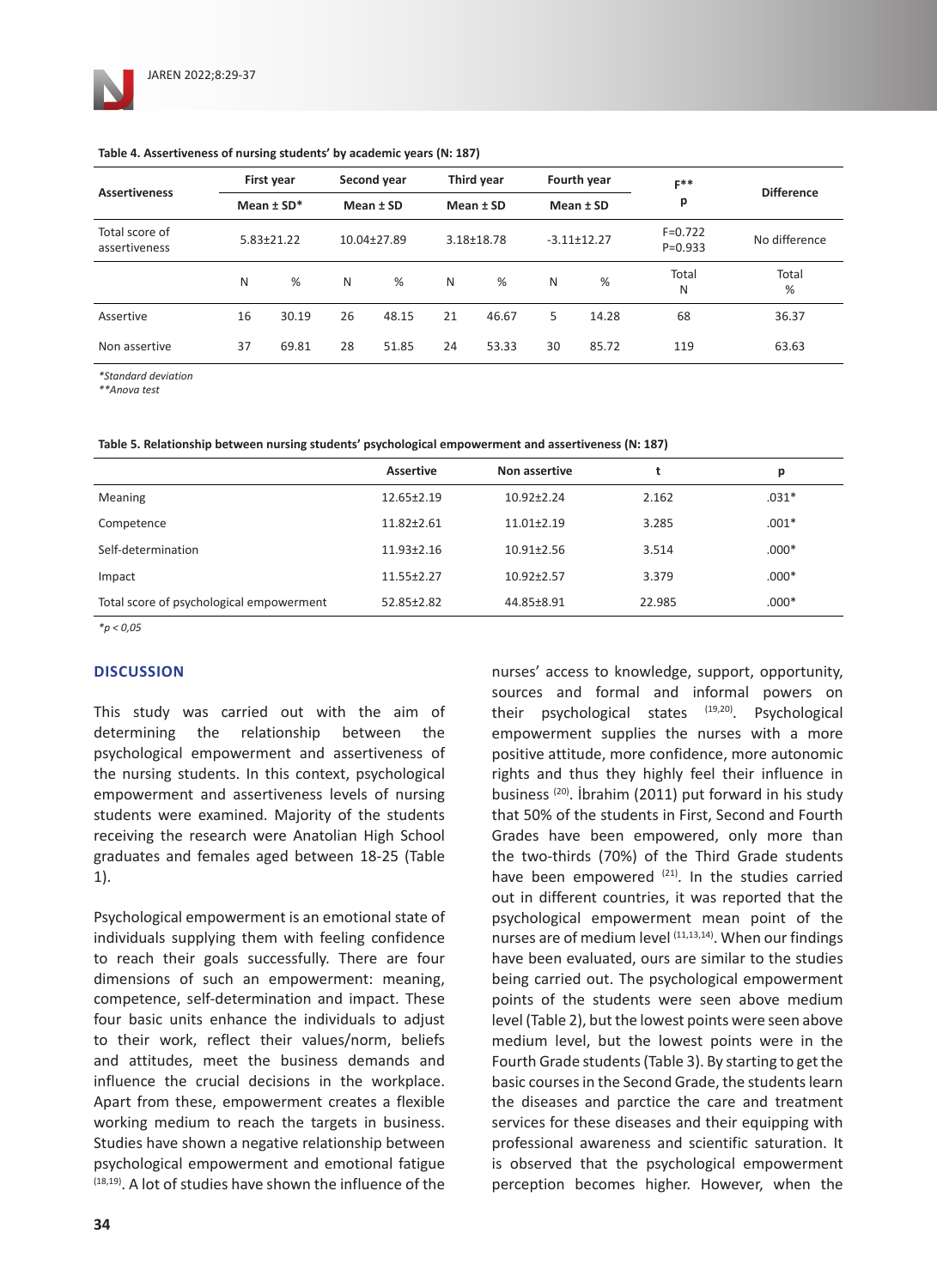student is in the Fourth Grade, it is thought that due to the heaviness of knowledge accumulation, the fear of not to be able to judge the illnesses and the patients, scarcecity of consultant nurses in the clinics, the refusal of the patients not getting treatment from the students and the anxiety not to be able to show the performance expected from them, their not knowing in which unit they are going to work after graduation, their seeing themselves incompetent or the probability of their being employed other than their expert area, the negative pressure of their family or friends (environmental stress-makers) close to their graduation and all other anxiety factors that affect psychological empowerment perception negatively.

Assertiveness skills are accepted to be significant for all health professionals, at all levels of health services, from student-nurses to the qualified ones, from the patient treatment areas to health strategy improvement skills  $(22)$ . With the changing World, by avoiding the traditional roles, assertiveness skills are of utmost requirement day by day. In his study, Begley and Glacken (2004) has noted that the more advancement the nursing students do during their education period, the more their assertivenessskills improve (6). According to the results of İbrahim's studies (2011), it was reported that 60.4% of the nursing students are of assertive character (21). As for the results of Azizi's (2020) studies, the assertiveness of average in nursing and mid-wife students is of medium level (11). Karagözoğlu et al., (2008) have reported that nursing and mid-wife students in Turkey have high levels of assertiveness<sup>(7)</sup>. But, in an other study made in Turkey, it was pointed out that more than half of the nursing students are not assertive <sup>(23)</sup>. Still, in an other study carried out in Iran, it was reported that more than half of the nursing students have between medium and low levels of assertiveness (24).They showed similar results with ours (Table 4). When findings were evaluated, it was determined that more than half of the nursing students were not assertive. The reason why the average assertiveness point of the Fourth Grades is the lowest may be the anxiety of uncertainity before graduation, the difficulty of being employed in our country, economic concerns, the increase of fatigueness as the graduation time approaches, and not being able to set the goals. At the same time, in the process of approaching graduation, the students' not clearly having decided fort he career planning goals, all can be thought to be factors for the levels to be the lowest.

When the active roles of the nursing students such as their being sensitive towards the developments and changes that will influence the health individuals, families, groups and communities, their determining the requirements for nursing care services and being in good and effective terms with other health professionals are taken into consideration, it is thought that the insufficiency of assertiveness skills will obstruct education to reach the goals. Psychological empowerment, on the other hand, in different times will increase the job satisfaction of the nurses and decrease their emotional fatigueness to minimum. Related studies have shown that psychological empowerment increases job-satisfaction and organizational dependence and leads to a better professional performance  $(19,20)$ . When evaluated, in this context, assertiveness and psychological empowerment are interactive concepts. Related studies have found out the relationship between the nursing students' assertiveness and psychological empowerment <sup>(4,11,21)</sup>. Also, using of private coaching that aims to increase the skills of assertiveness have been recommended and the necessity of the scholar's motivating the students to express their individual rights and opinions and to empower them, especially, to increase their autonomy has been emphasized (21). When our findings are evaluated, they fit to literatüre (Table 5). A significant difference between the nursing students' psychological empowerment and assertiveness has been established. But, there are not many studies evaluating the relationship between the psychological empowerment and assertiveness skills of the nursing students. Yet, these two concepts are very crucial for the nursing education to reach the goals. It is observed in our study that assertive individuals feel themselves psychologically empowered.

### **CONCLUSIONS AND RECOMMENDATION**

The conclusion of the research has shown that the assertiveness and psychological empowerment levels of the Fourth Grade students are lower than those of the First, Second and Third Grades. Besides, in the study, a significant difference has been seen between psychological empowerment and assertiveness. As a result, the encouragement of psychological empowerment is thought to contribute to the increase of assertiveness skills. This study is crucial in determining the relationship of psychological empowerment and assertiveness and in emphasizing the necessity of including these subjects in nursing training curriculum.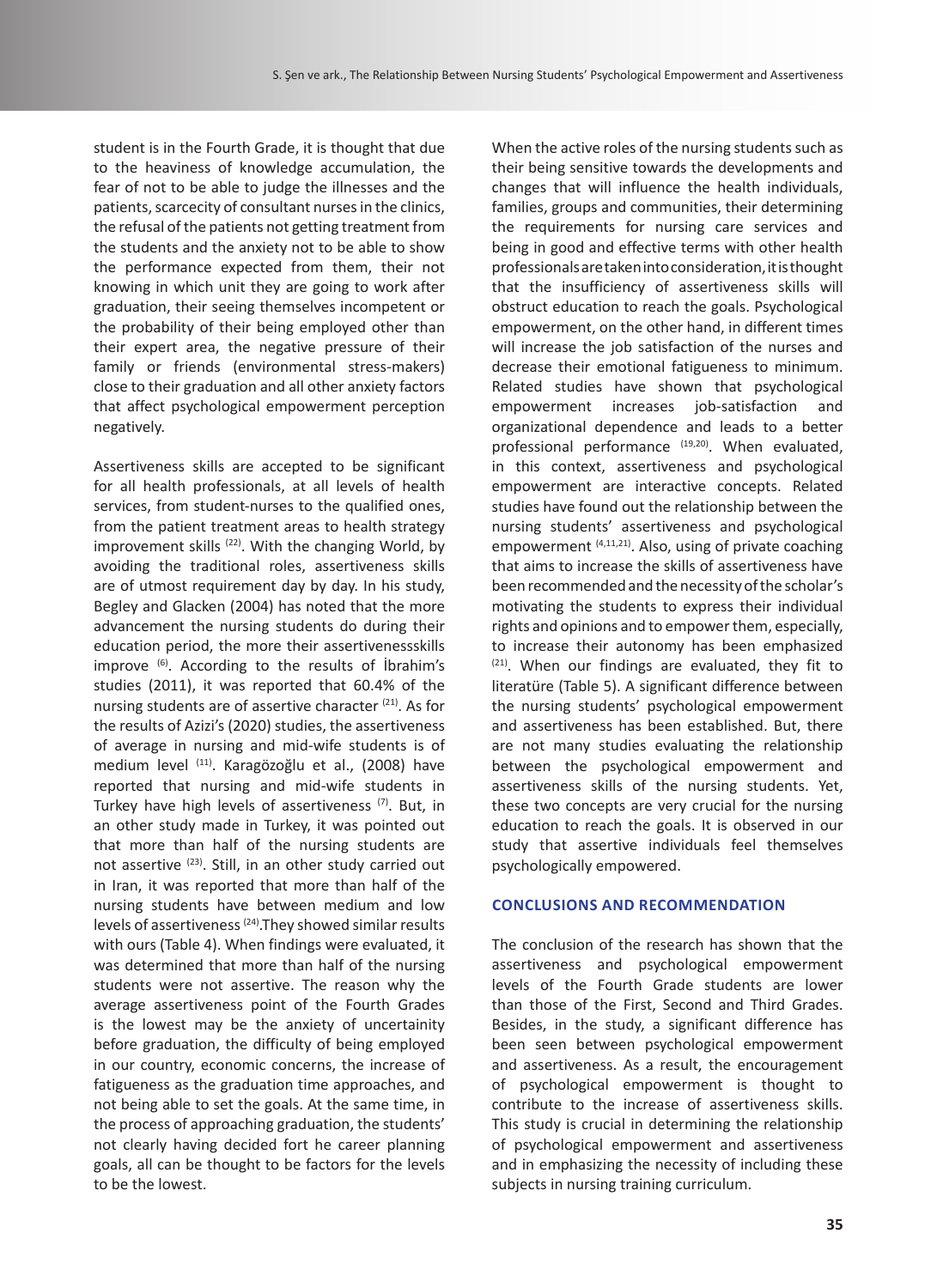

Upon these results;

- Care should be given to support the psychological empowerment in nursing education. It is recommended that in order to minimize the uncertainty anxiety of the Fourth Grade students before graduation, for obtainig psychological empowerment sub-dimensions, such as meaning, competence autonomy and impact, should be supported.
- Addition of the courses leading to improve the assertiveness skills of the nursing students and usage of the teaching methods and techniques that the students will take much more responsibilityis recommended.
- With longitudinal, qualitative and similar studies, the variables influencing psychological empowerment should be conducted with larger and different groups.

### **Author contribution**

Study conception and design: SŞ, HAÖ, and EA; data collection: SŞ and EA; analysis and interpretation of results: SŞ, HAÖ, and EA; draft manuscript preparation: SŞ, HAÖ, and EA. All authors reviewed the results and approved the final version of the manuscript.

### **Ethical approval**

The study was approved by the Yeditepe University Clinical Research Ethics Committee (Protocol no. 1223/21.05.2020).

#### **Consent**

Informed consent was obtained from all participants for being included in the study.

### **Funding**

The authors declare that the study received no funding.

### **Conflict of interest**

The authors declare that there is no conflict of interest.

### **Yazar katkısı**

Araştırma fikri ve tasarımı: SŞ, HAÖ ve EA; veri toplama: SŞ ve EA; sonuçların analizi ve yorumlanması: SŞ, HAÖ ve EA; araştırma metnini hazırlama: SŞ, HAÖ ve EA. Tüm yazarlar araştırma sonuçlarını gözden geçirdi ve araştırmanın son halini onayladı.

#### **Etik kurul onayı**

Bu araştırma için Yeditepe Üniversitesi Klinik Araştırmalar Etik Kurulundan onay alınmıştır (Karar no: 1223/21.05.2020).

#### **Onam**

Çalışmaya dahil edilen tüm katılımcılardan bilgilendirilmiş onam alınmıştır.

#### **Finansal destek**

Yazarlar araştırma için finansal bir destek almadıklarını beyan etmiştir.

#### **Çıkar çatışması**

Yazarlar herhangi bir çıkar çatışması olmadığını beyan etmiştir.

#### **REFERENCES**

- 1. Altındiş S, Özutku H. Psikolojik Güçlendirme ve Güçlendirmeyi Etkileyen Faktörler: Türkiye'deki Devlet Hastanelerinde Bir Araştırma. Sos Bilim Derg. 2011;XIII(1):161-91.
- 2. Pines EW, Rauschhuber ML, Norgan GH, Cook JD, Canchola L, Richardson C, et al. Stress resiliency, psychological empowerment and conflict management styles among baccalaureate nursing students. J Adv Nurs. 2012;68(7):1482-93. **[\[Crossref\]](https://doi.org/10.1111/j.1365-2648.2011.05875.x)**
- 3. Al-Bsheish M, bin Mustafa M, Ismail M, Jarrar M, Meri A, Dauwed M. Perceived management commitment and psychological empowerment: A study of intensive care unit nurses' safety. Saf Sci [Internet]. 2019;118(May):632-40. **[\[Crossref\]](https://doi.org/10.1016/j.ssci.2019.05.055)**
- 4. Bostanabad MA, Sahebihagh MH, Asadollahi M, Zakernik M. Yenidoğan servislerinde çalışan hemşirelerin psikolojik güçlendirilmesi ve atılganlık becerisi ile ilişkisi. Cukurova Med J. 2018;43(0):1-1. **[\[Crossref\]](https://doi.org/10.17826/cumj.389821)**
- 5. Rathus SA. A 30-item schedule for assessing assertive behavior. Behav Ther. 1973;4(3):398-406. **[\[Crossref\]](https://doi.org/10.1016/S0005-7894(73)80120-0)**
- 6. Begley CM, Glacken M. Irish nursing students' changing levels of assertiveness during their pre-registration programme. Nurse Educ Today. 2004;24(7):501-10. **[\[Crossref\]](https://doi.org/10.1016/j.nedt.2004.06.002)**
- 7. Karagözoğlu Ş, Kahve E, Koç Ö, Adamişoğlu D. Self esteem and assertiveness of final year Turkish university students. Nurse Educ Today. 2008;28(5):641- 9. **[\[Crossref\]](https://doi.org/10.1016/j.nedt.2007.09.010)**
- 8. Omura M, Levett-Jones T, Stone TE. Design and evaluation of an assertiveness communication training programme for nursing students. J Clin Nurs. 2019;28(9-10):1990-8. **[\[Crossref\]](https://doi.org/10.1111/jocn.14813)**
- 9. Suzuki E, Kanoya Y, Katsuki T, Sato C. Assertiveness affecting burnout of novice nurses at university hospitals. Japan J Nurs Sci. 2006;3(2):93-105. **[\[Crossref\]](https://doi.org/10.1111/j.1742-7924.2006.00058.x)**